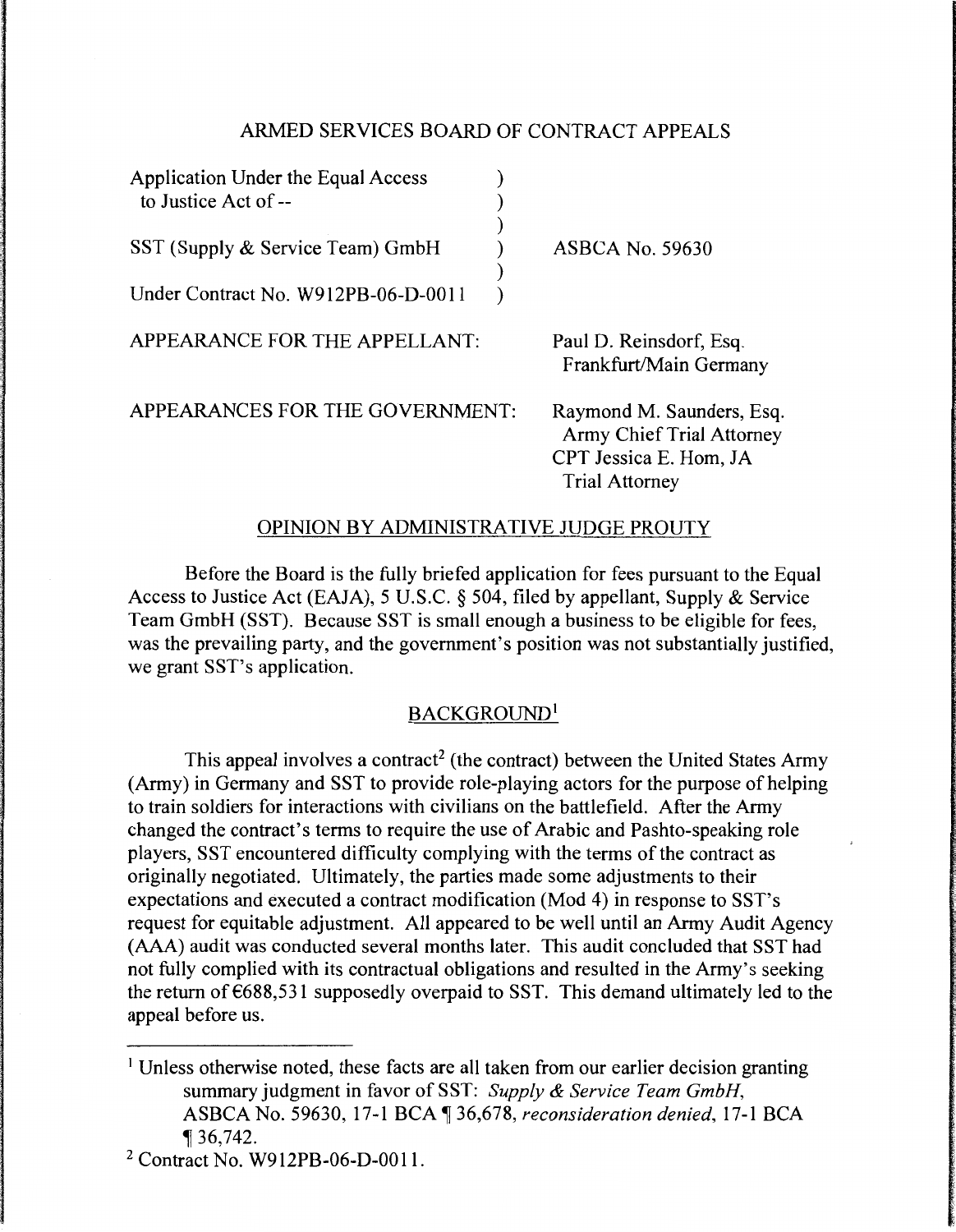Upon consideration of a fully-briefed motion for summary judgment, we granted judgment in favor of SST. In so doing, we concluded that the terms of Mod 4 precluded new claims from either party, including the government. We also held that the Army could not maintain an affirmative defense of fraud that it had advanced before us because there was no evidence from another tribunal supporting a finding of fraud. The government submitted a motion for reconsideration elaborating on certain arguments presented in its original opposition to the motion for summary judgement, which we denied. *Supply & Service Team GmbH*, ASBCA No. 59630, 17-1 BCA ¶ 36,742.

#### DECISION

EAJA provides that a business with a net worth less than \$7,000,000 that prevails before the Board "shall [be] award[ ed]" the fees and other expenses that it incurred unless the position of the government was "substantially justified" or other circumstances make such an award unjust. 5 U.S.C. § 504; *see also Rex Systems, Inc.,*  ASBCA No. 52247, 02-1 BCA  $\P$ 31,760 at 156,854. The government has helpfully conceded that SST is the prevailing party, that its application is timely, and that it is of a size to be eligible for an EAJA award (gov't br. at 4-5). Moreover, its opposition to SST's filing does not contest the amount sought by SST. Instead, the entirety of the government's opposition to SST's EAJA application rests upon the notion that the government's position was "substantially justified" as that term is used in the EAJA statute (gov't br. at 5-11 ). In particular, the government argues that the contracting officer acted justifiably when he relied upon the findings of the AAA to offset SST's costs *(id.* at 6-8); that its interpretation of Mod 4 to be only a limited waiver of its rights was substantially justified *(id.* at 8-9); and that it was substantially justified in relying upon its affirmative defense of fraud *(id.* at 9-11 ). We disagree on all these particulars.

The law regarding "substantial justification" has changed little of late. To prevail, the government is not required to prove that it had a substantial likelihood of victory in the litigation, but it does bear the burden of proof to demonstrate that "a reasonable person could think [the government's position is] correct, that is [that] it has a reasonable basis in law and fact." *Pierce v. Underwood,* 487 U.S. 552, 566 n.2 (1988); *Rex Systems*, 02-1 BCA  $\parallel$  31,760 at 156,854. Our decision in *Rex Systems* includes an extensive discussion of matters to be considered in substantial justification determinations, amongst them, whether the appeal presented a novel issue and whether there was contrary precedent.<sup>3</sup> Id. at 156,854-55 (citations omitted). Put another way, the government position is more likely to be substantially justified when greater "legal uncertainty" is presented. *Id.* at 156,855 (citing *Pat's Janitorial Services, Inc.,*  ASBCA No. 29129, 86-2 BCA | 18,995 at 95,923).

<sup>3</sup>*Rex Systems* also included whether the matter was one of first impression, *see*  02-1 BCA  $\P$  31,760 at 156,854, but we see that as little different than whether the issue presented was "novel."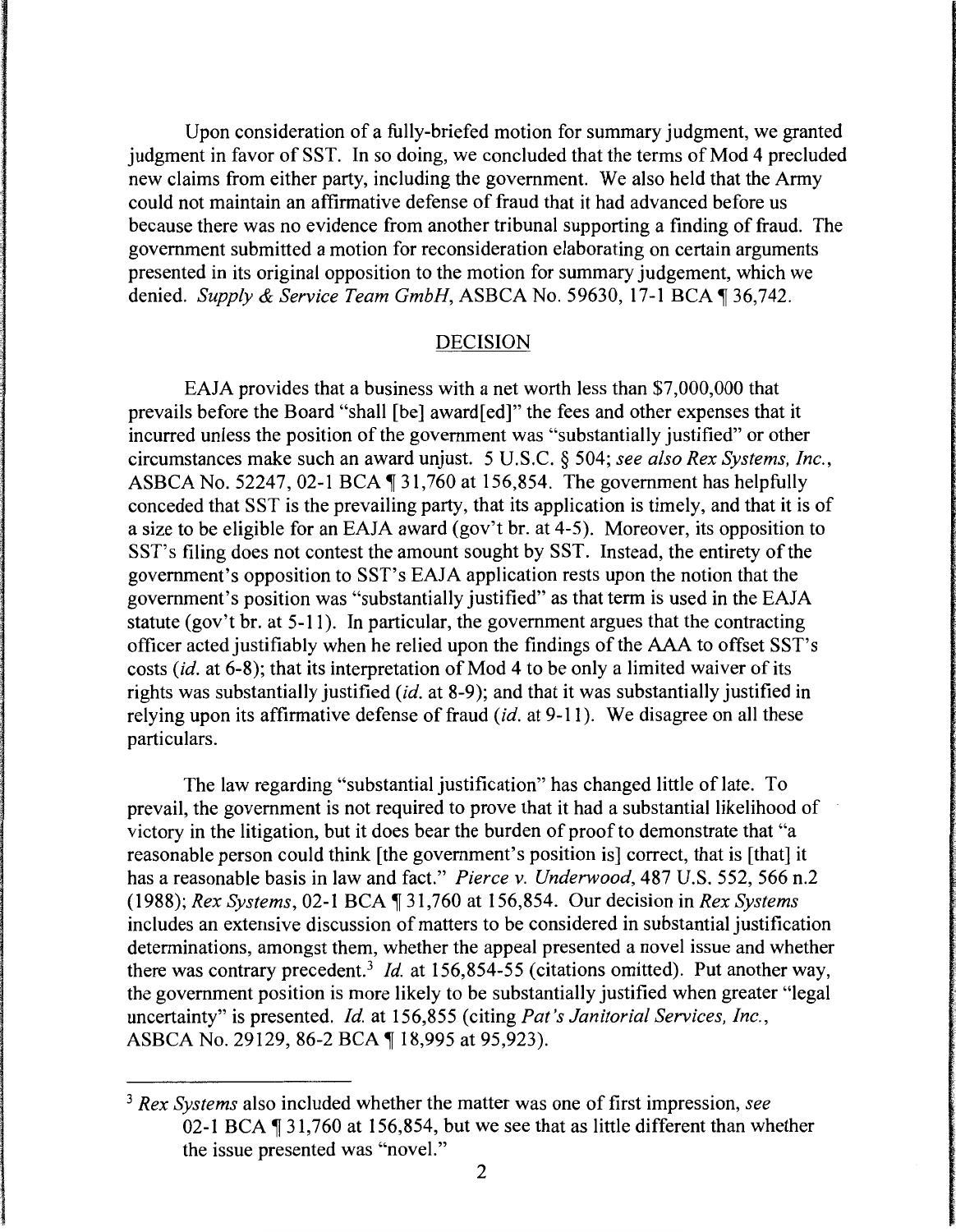With this in mind, we tum to the arguments presented by the government. First, the government is mistaken in presenting its reliance upon the AAA audit as a reasonable basis for its administrative and litigation decisions separate and apart from its interpretation of Mod 4. As we explained in our earlier decision, Mod 4 - executed by the parties well before the AAA audit - constituted an agreement "that all actions under [the relevant task order] were final" and was a waiver of the Army's "rights to make future challenges upon the money paid to SST." *SST*, 17-1 BCA 1 36,678 at 178,600-01. Thus, even if the AAA findings had merit (which we need not decide) or it was appropriate for the contracting officer to rely upon them, they would not offer justification for the contracting officer's decision because the government had previously waived its right to act upon such findings.

This, then, begs the question of whether the government was substantially justified in its preferred interpretation of Mod 4: that it was not a wholesale waiver of the government's rights with respect to the salient task order. Though our decision with respect to the scope of Mod 4 did require the interpretation of superficially ambiguous contract terms, we engaged in our analysis using the written terms of Mod 4, the straightforward application of well-settled law on contract interpretation, and workaday logic. *SST*, 17-1 BCA  $\P$  36,678 at 178,600. We found, in fact, that there was no ambiguity in Mod 4 and that our reading was "the only plausible reading of the release language." *Id.* No legal uncertainty was presented that would preclude a party from engaging in the same analysis, and merely because a matter is complicated does not mean that taking the incorrect side of it is reasonably supported by law and fact. The waiver in Mod 4 was sweeping, and interpreting it otherwise was not a substantially justified position.

Finally, we tum to the question of whether the government's fraud defense was substantially justified. The government argues that, since we relied upon the Federal Circuit decision in *Laguna Construction Co. v. Carter,* 828 F.3d 1364 (Fed. Cir. 2016), to dispose of this defense, and that decision was only issued in the midst of this litigation, its reliance upon that defense was substantially justified (gov't br. at 10-11). The government is mistaken.

We raised *Laguna* with the parties because it was evident that the government's affirmative defense rested upon a theory that was most directly articulated when *Laguna* was argued before the Board (prior to the instant appeal). *See Laguna Construction Co., ASBCA No.* 58324, 14-1 BCA  $\parallel$  35,748. But the portion of the Federal Circuit's holding in *Laguna* that was fatal to the government's defense (that part which noted that the Board, itself, could not make findings of fraud, but needed to rely upon the findings of other bodies) relied on a previous decision of ours that has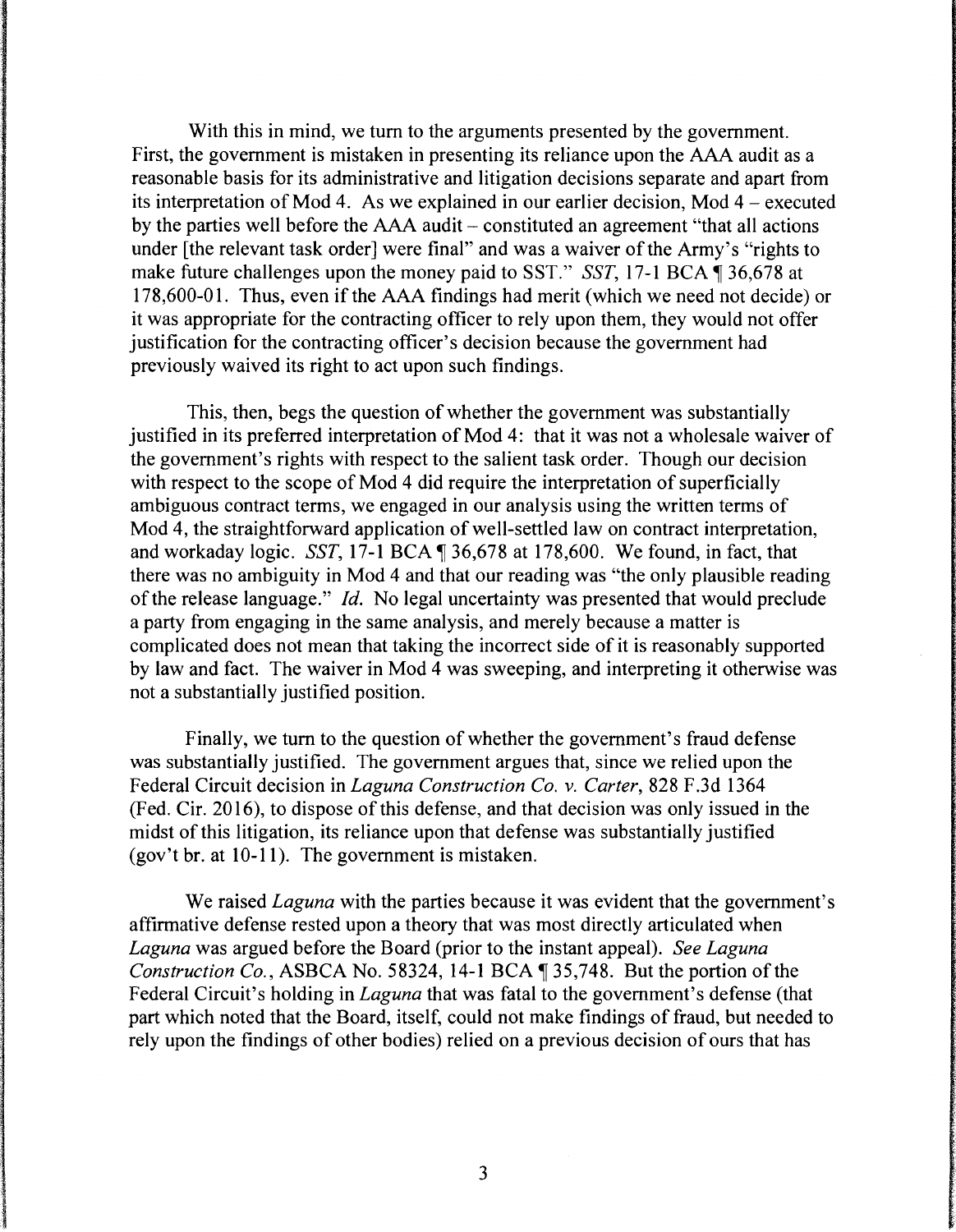not been challenged and is more than fifteen years old.4 *See Laguna,* 828 F.3d at 1368-69 (citing *AAA Eng'g* & *Drafting, Inc.,* ASBCA No. 47940 *et al.,5* 01-1 BCA <sup>~</sup> 31,256). Because there was no recent change in the law excusing the government's belief that it could present a fraud defense to us without factual findings of fraud from another body, the government's reliance upon such a defense was not substantially justified.

# **CONCLUSION**

The government has conceded SST's entitlement to fees under EAJA and has not carried its burden to prove that its defense of this appeal was substantially justified. Moreover, the government has not challenged the quantum of \$39,767.79 in fees and expenses sought by SST, which is amply supported by invoices and affidavits and which appears to us to be reasonable. SST's application for the award of \$39,767.79 in fees and expenses is granted.

Dated: 12 December 2017

**J. REID PROUTY** Administrative Judge Vice Chairman Armed Services Board of Contract Appeals

I concur

RICHARD SHACKLEFORD Administrative Judge Acting Chairman Armed Services Board of Contract Appeals

I concur

REBA PAGE Administrative Judge Armed Services Board of Contract Appeals

<sup>4</sup> In our opinion on the merits we noted that this law might have been ripe for re-evaluation, but that the Army declined to argue for it. *SST,* 17-1 BCA <sup>~</sup>36,678 at 178,601-02.

5 The *Laguna* decision included an incorrect ASBCA number for *AAA Engineering,*  which we have corrected here.